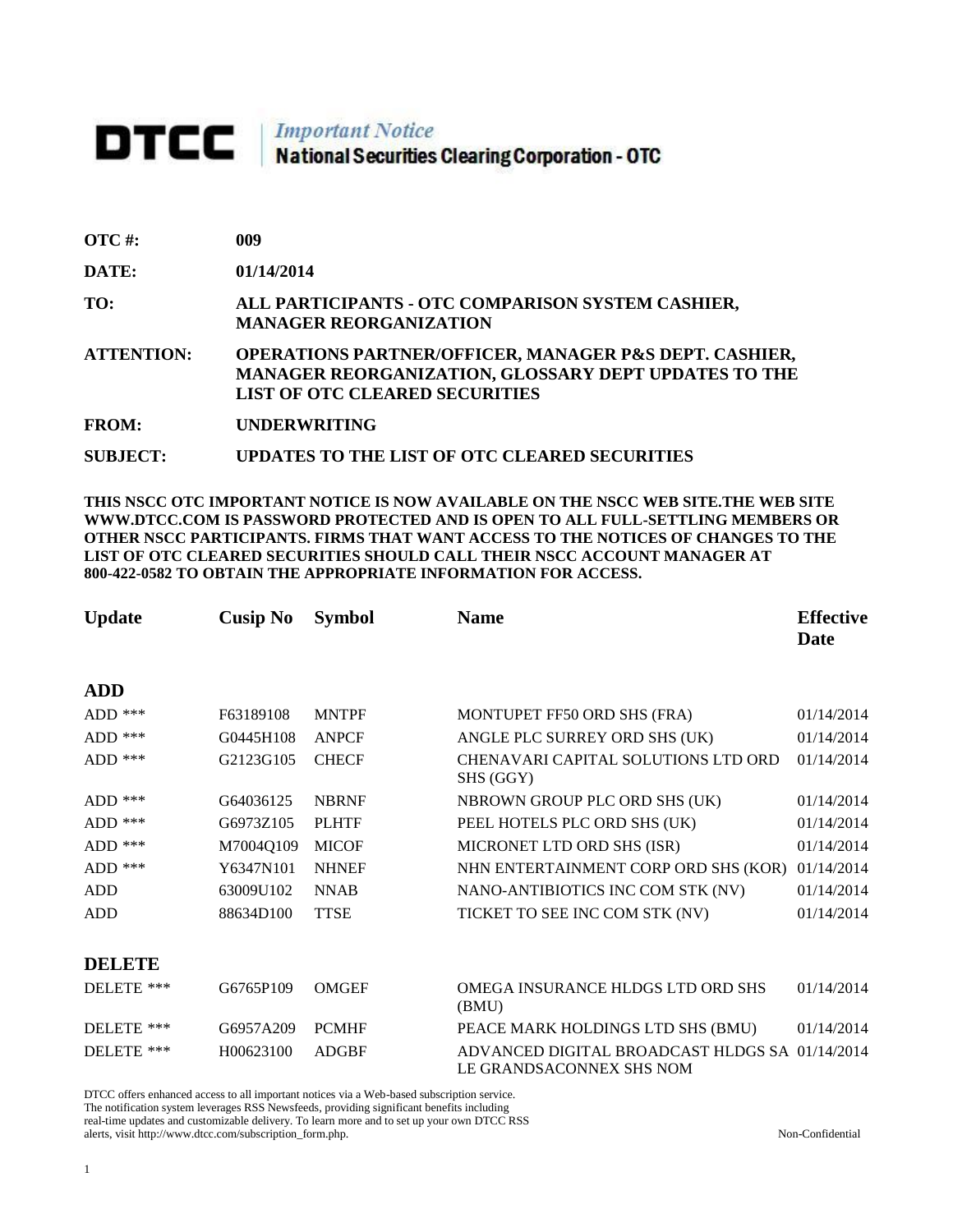| DELETE ***    | J51484103 | <b>NKKSF</b> | NIKKISO CO LTD (F) ORDINARY SHARES                        | 01/14/2014 |
|---------------|-----------|--------------|-----------------------------------------------------------|------------|
| DELETE ***    | J60676103 | <b>OKAYF</b> | OKAYAMA PAPER INDUSTRIES CO LTD<br><b>ORDINARY SHARES</b> | 01/14/2014 |
| <b>DELETE</b> | M8216J107 | <b>RBMXF</b> | ROBOMATIX TECHS LTD -ORD-                                 | 01/14/2014 |
| <b>DELETE</b> | 02153F107 | <b>AEGW</b>  | ALTER ENG GRP N A INC COM STK (NV)                        | 01/14/2014 |
| <b>DELETE</b> | 02971E209 | <b>AMSH</b>  | AMERICAN SPORTS HISTORY INC                               | 01/14/2014 |
| <b>DELETE</b> | 03075V105 | <b>AMTR</b>  | <b>AMERITECH INTL CORP</b>                                | 01/14/2014 |
| <b>DELETE</b> | 156542102 | <b>CEYG</b>  | CENTURY GROUP, INC. COMMON STOCK<br>(NEVADA)              | 01/14/2014 |
| <b>DELETE</b> | 239546203 | <b>DYSA</b>  | DAY SPAS OF AMERICA INC NEW COMMON<br><b>STOCK</b>        | 01/14/2014 |
| <b>DELETE</b> | 29331C201 | <b>ESVS</b>  | ENHANCED SERVICES CO INC                                  | 01/14/2014 |
| <b>DELETE</b> | 361566201 | <b>GDTFF</b> | <b>GDI GLOBAL DATA INC ORDINARY SHARES</b><br>(CANADA)    | 01/14/2014 |
| <b>DELETE</b> | 37252A104 | <b>GNXO</b>  | <b>GENX CORPORATION COM STK (TX)</b>                      | 01/14/2014 |
| <b>DELETE</b> | 402274104 | <b>GFEC</b>  | <b>GULF ENERGY CORP</b>                                   | 01/14/2014 |
| <b>DELETE</b> | 49435N101 | <b>KBXRF</b> | KIMBER RESOURCES INC (CANADA)                             | 01/14/2014 |
| <b>DELETE</b> | 87260Q104 | <b>TMMG</b>  | TM MEDIA GROUP, INC. COMMON STOCK                         | 01/14/2014 |
| <b>DELETE</b> | 89557T304 | <b>THUB</b>  | TRI-HUB INTERNATIONAL LTD (DE)<br><b>COMMON STOCK</b>     | 01/14/2014 |

## **SYMBOL CHANGES**

| 38610P106 | BITC TO: BITCF | GRAND PACARAIMA GOLD CORPORATION<br><b>COMMON STOCK</b>                | 01/14/2014 |
|-----------|----------------|------------------------------------------------------------------------|------------|
| 624697108 |                | SNECD TO: MOXC MOXIAN CHINA INC COMMON STOCK                           | 01/14/2014 |
|           |                | 71676H106 AQOGF TO: PSHIF PETROSHALE, INC. ORDINARY SHARES<br>(CANADA) | 01/14/2014 |
| 81747V109 |                | STOAD TO: STOA SERATOSA INC. COMMON STOCK                              | 01/14/2014 |

## **REORGANIZATION**

| <b>DELETE</b> | G8571C165 | <b>SUNTF</b> | SUNCORP TECHNOLOGIES LTD ORD SHS<br>(BERMUDA)                   |            |
|---------------|-----------|--------------|-----------------------------------------------------------------|------------|
| $ADD$ ***     | G8571C223 | <b>SUNTF</b> | <b>SUNCORP TECHNOLOGIES LTD ORD SHS</b><br>(BMU)                | 01/14/2014 |
| <b>DELETE</b> | 05277D106 | <b>ATOT</b>  | AUTO TOOL TECHNOLOGIES, INC. COM                                |            |
| ADD           | 00108E100 | <b>ATOTD</b> | AFC BLDG TECHNOLOGIES INC COM STK<br>(NV)                       | 01/14/2014 |
| <b>DELETE</b> | 08989T104 | <b>BGSI</b>  | <b>BIGSKY PRODUCTIONS INC.</b>                                  |            |
| <b>ADD</b>    | 05335A102 | <b>AUTR</b>  | <b>AUTRIS COM STK (NV)</b>                                      | 01/14/2014 |
| <b>DELETE</b> | 370729105 | <b>GAIF</b>  | <b>GENERAL SALES &amp; LEASING, INC. COMMON</b><br><b>STOCK</b> |            |
| ADD           | 984015107 | <b>GAIFD</b> | <b>XENETIC BIOSCIENCES INC NEW COM STK</b><br>(NV)              | 01/14/2014 |

Non-Confidential